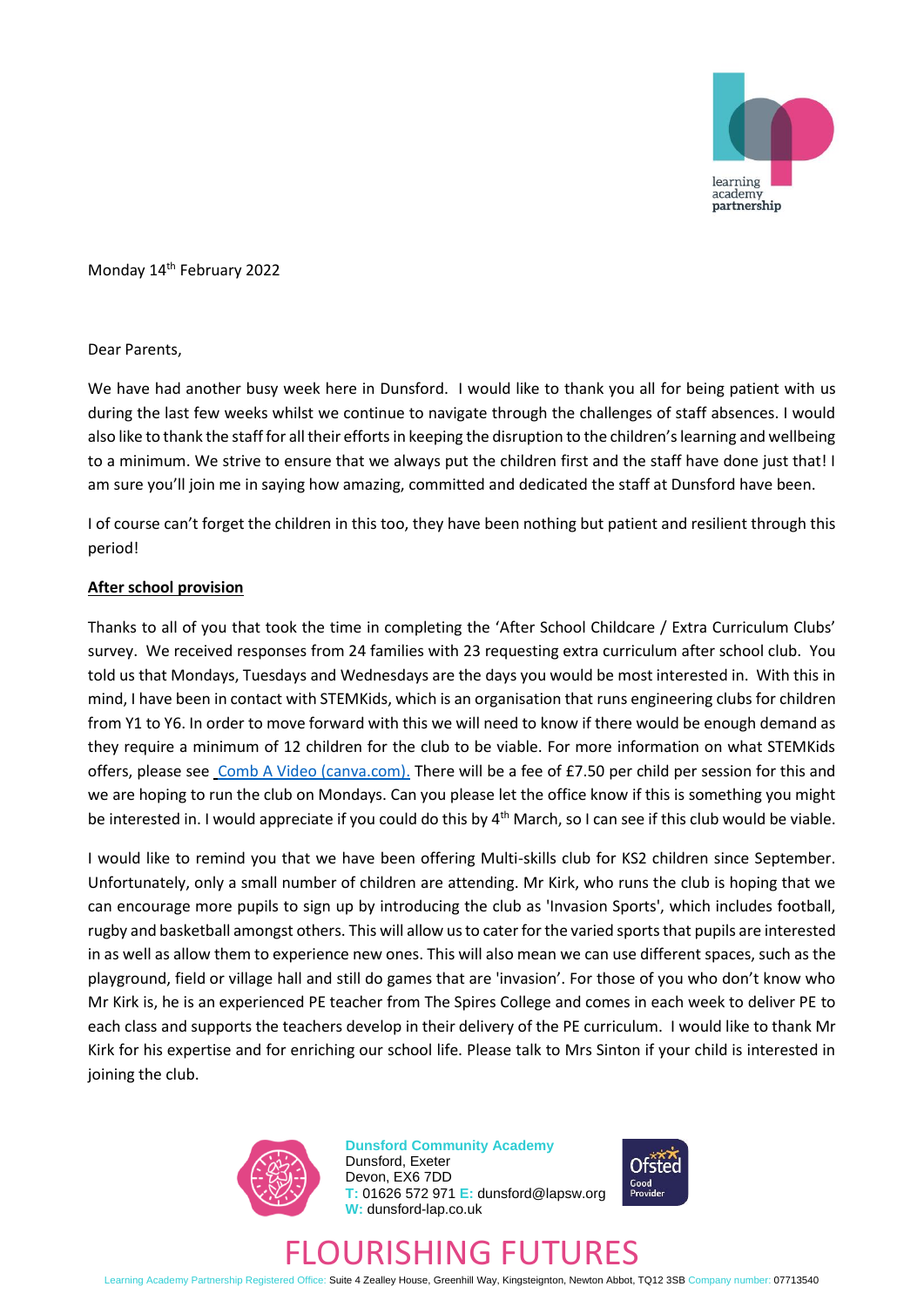

As well as that, we offer two lunch time clubs delivered by Premier Education. These are very popular, and I am hopeful that Premier Education will be able to offer an additional sports club one afternoon a week and it would be for KS1 children after Easter. Once again, I will inform you when I have more information.

I am also in talks with Mrs Ruth Gray regarding drama club. Ruth is a skilled drama provider with years of experience with working with children of various ages. For more information on what Ruth can offer, please email her directly on ruth@partypiecesltd.co.uk . Please note that we will only be able to offer the club if there are 18 or more children interested. Please let Mrs Sinton know if this is something your child would like to do. The club would run every Tuesday between 3:30 – 4:30pm and it would cost £5 per child per session. We are currently in the process of DBS checks and I am hopeful that we will be able to offer the club soon. This club would be for children in Y2 to Y6, but Mrs Gray is happy to review this and might be able to accept children in Y1 too.

Please don't forget that we also offer Find Your Wild club every Wednesday afternoon, which is run by Mrs Twelvetrees who is looking into offering an additional afternoon. For more information, please contact Mrs Twelvetrees directly on 07837988619.

Please see the breakdown below of all the extra curriculum clubs currently offered by the school.

| Tuesday $-3:30-4:30$ pm   | Invasion Sports – KS2                   |
|---------------------------|-----------------------------------------|
| Wednesday $-3:30-5:30$ pm | Find Your Wild                          |
| Friday - Lunchtime        | Multi-skills club (KS1) & Netball (KS2) |

Please see the breakdown bellow of the extra-curriculum clubs we are hoping to offer after Easter.

| Monday $-3:30 - 4:30$ pm    | STEMkids engineering club (12 children     |
|-----------------------------|--------------------------------------------|
|                             | minimum, £7.50 per session per child)      |
| Tuesday $-3:30 - 4:30$ pm   | Drama club (18 children minimum, £5 per    |
|                             | session per child)                         |
| Wednesday $-3:30 - 4:30$ pm | Sports club for KS1 and Reception children |

We hope to be able to expand our extra-curricular club offer in the future.

## **Staff News**

Mrs Gray has taken the decision to retire and will be leaving the school at Easter. Mrs Gray has been a valued member of the Learning Academy Partnership for many years and has been a massive part of our Dunsford Community Academy family for the last two years. Her care and support of the children will be greatly missed, and I am sure you will join me in wishing Mrs Gray the very best for the future.